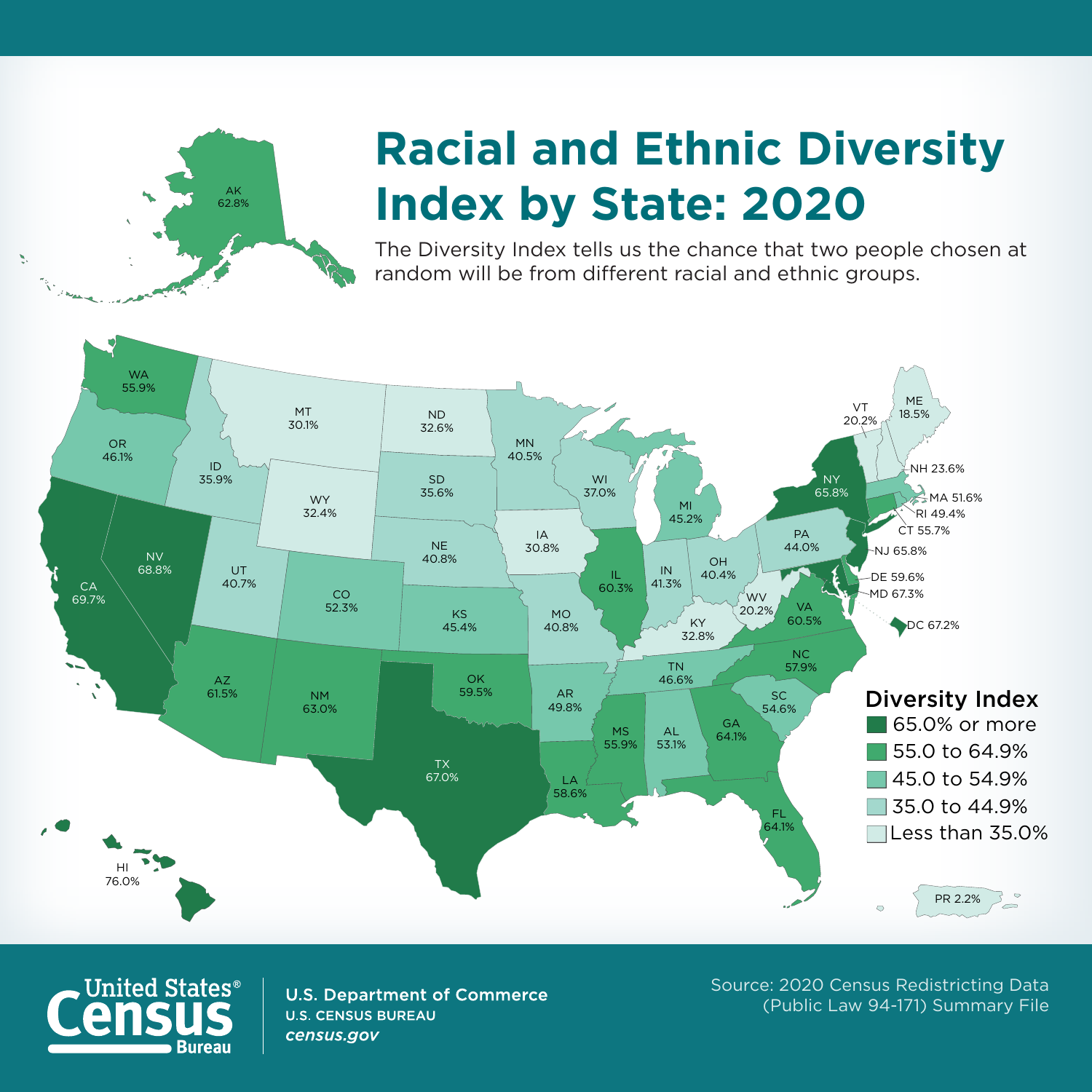

U.S. Department of Commerce **U.S. CENSUS BUREAU** census.gov

Source: 2019 Small Area Health Insurance Estimates (SAHIE) Program <www.census.gov/programs-surveys/sahie.html>



Note: The data provided are indirect estimates produced by statistical model-based methods using sample survey, decennial census, and administrative data sources. The estimates contain error stemming from model error, sampling error, and nonsampling error.